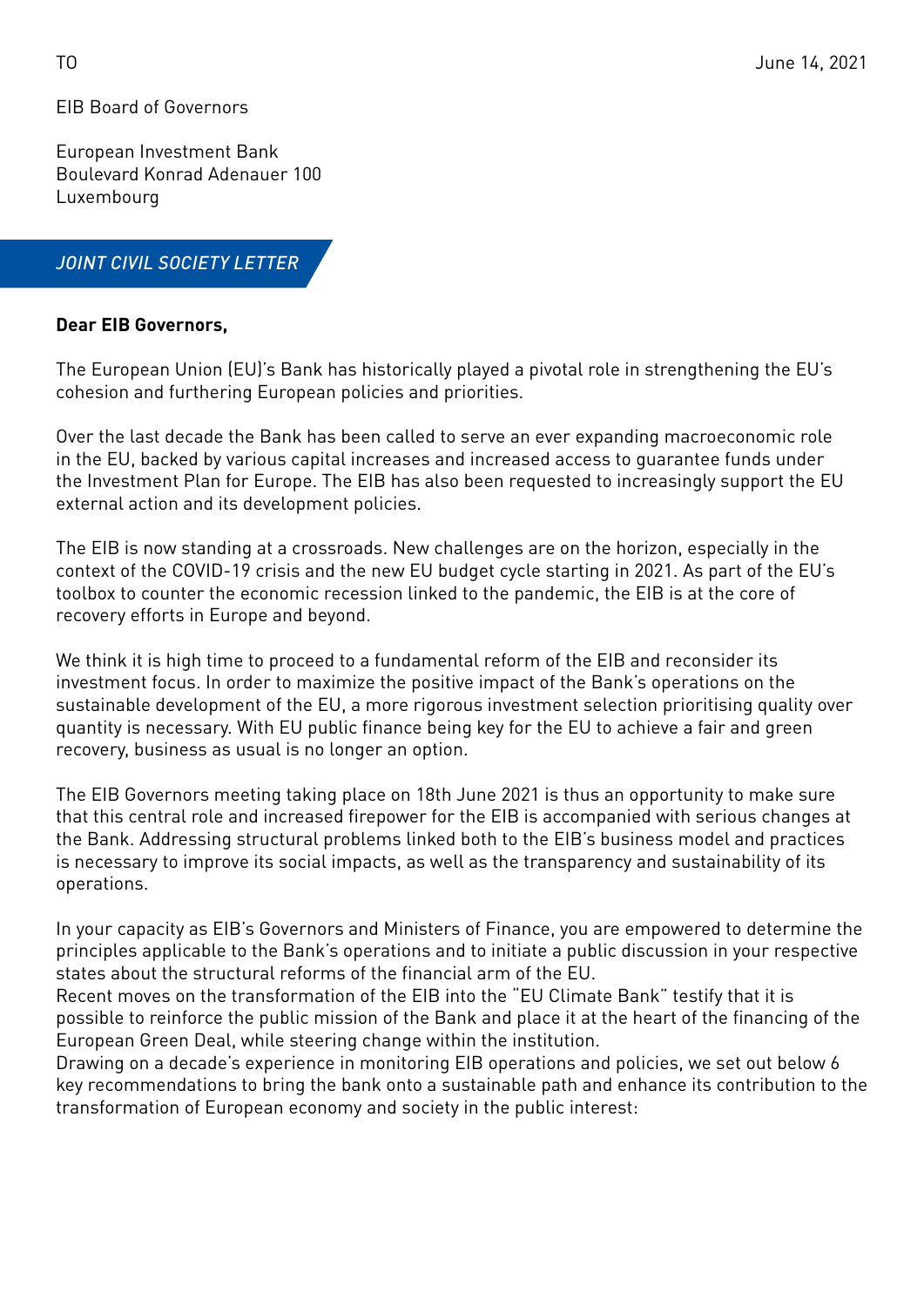# **DELIVER ON CLIMATE COMMITMENTS AND MAKE THE EIB A CLIMATE LEADER:**

It is urgent for the EIB to truly transform into the "EU Climate Bank" and align all its operations with the objectives of the Paris Agreement to limit global warming to 1.5°C. The Bank should step up investments in energy efficiency and small-scale renewables with enhanced local and regional impacts, hence contributing to a just and fair transition in its countries of operations. In parallel, the EIB should stop financing high-carbon and polluting projects, in particular in the energy and transport sectors and request all its clients to swiftly adopt solid decarbonisation plans if they are to benefit from EIB's support;

#### **FURTHER DEMOCRATISE THE EIB: 2**

**1**

At a time when trust in public institutions, and in particular those of the EU, is declining, it is all the more important to further open up the EIB to interactions with citizens in Europe and beyond. Therefore, efforts to strengthen public participation in the policymaking of the Bank should be enhanced. In addition, the Bank needs to further ensure that local communities affected by its operations are meaningfully consulted and have access to effective and independent complaints mechanisms. Finally, it is time for a genuine governance overhaul, as the EIB should bring more dialogue, transparency and accountability to its governing bodies.

#### **REINFORCE EXTERNAL SCRUTINY OVER THE EIB: 3**

A set of EU institutions are well-positioned to ensure the EU's values and standards are equally respected by the Bank. The European Commission, European Parliament, European Court of Auditors, European Anti-Fraud Office and the new European Public Prosecutor Office should be awarded stronger competences to oversee and influence the strategic orientations, policies and operations of the EIB, therefore strengthening its accountability;

#### **RAISE THE BAR ON TRANSPARENCY: 4**

The EIB needs to step up its transparency at both governing bodies as well as project level. The Bank should let the public interest prevail, instead of systematically hiding behind business confidentiality. A particular focus should be on raising the transparency of EIB operations via financial intermediaries (mainly commercial banks and investment funds);

### **PRIORITISE THE PROTECTION AND PROMOTION OF HUMAN RIGHTS: 5**

The Bank needs to reinforce its due diligence at project level to ensure the projects it supports respect core values of EU external action and do not lead to Human Rights violations. Recent moves to push the EIB to be more active in the defense and security fields, as well as into migration management and border control, are not in line with the EIB's primary missions and should not be part of the mandate of a socially and environmentally responsible lender;

#### **STRENGTHEN DUE DILIGENCE AND CONTROL OVER INVESTMENTS: 6**

It is high time for the EIB to really implement its self-proclaimed "zero tolerance to fraud and corruption policy". A series of investments in projects under corruption investigations cast doubt over the Bank's practices in this regard. The EIB needs to improve its monitoring and due diligence for all the projects it supports, especially when public support is granted to the private sector. The public interest should prevail in all EIB-managed financial instruments, and reinforcing the protection against tax evasion, tax avoidance, fraud and corruption should become a true priority for the Bank.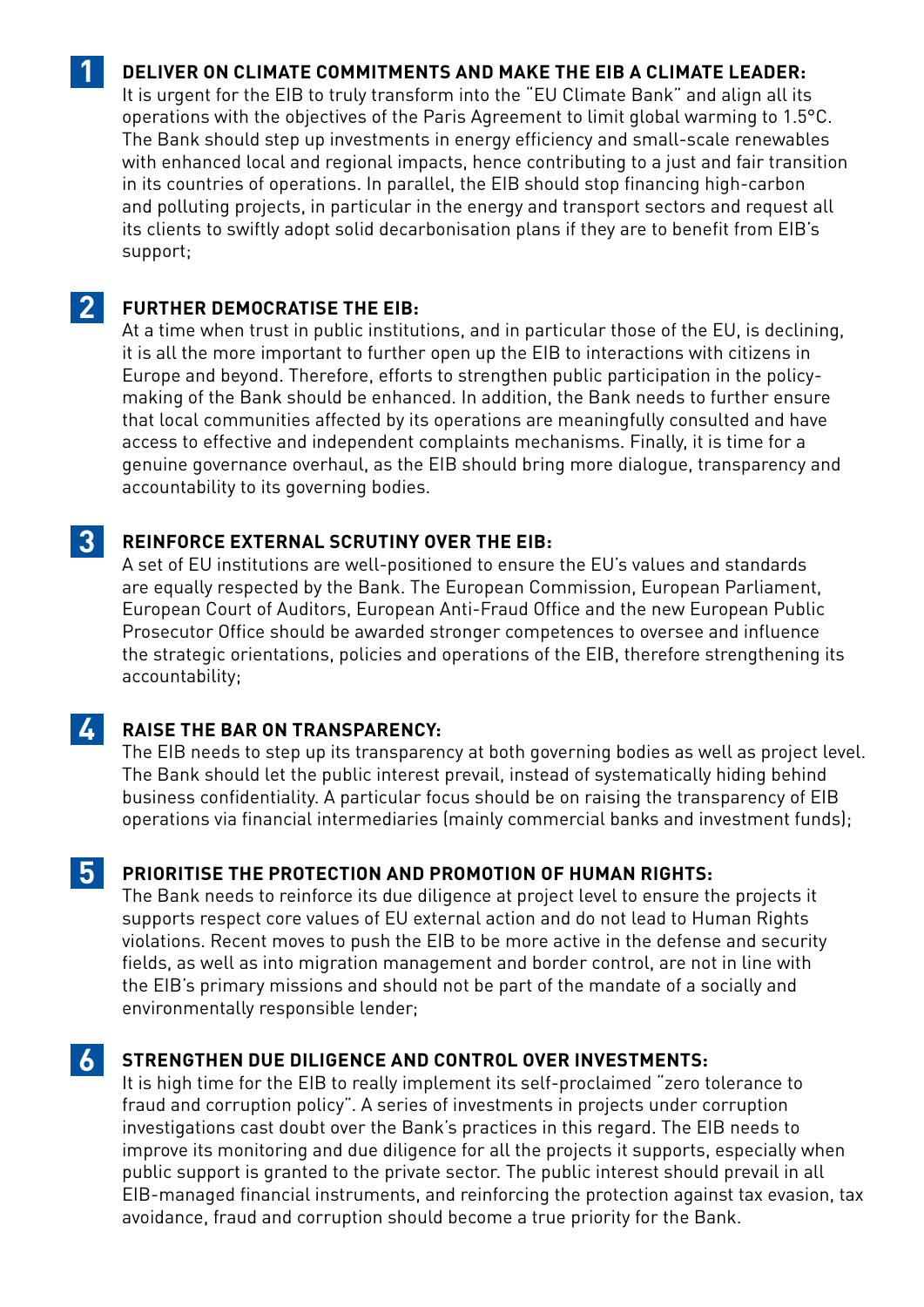We hope you will take these demands into consideration and act accordingly in your capacity of Governor of the EIB and Finance Minister,

In this regard, you can count on civil society's vigilance and support,

Yours sincerely,

On behalf of the signatories

**LIST OF SIGNATORIES**





Arab Watch Coalition



Center for environmental initiatives 'Ecoaction' (Ukraine)



Debt Observatory in Globalisation - ODG (Spain, Catalonia)



FIDH / International Federation for Human Rights





CEE Bankwatch Network



european network on debt and development